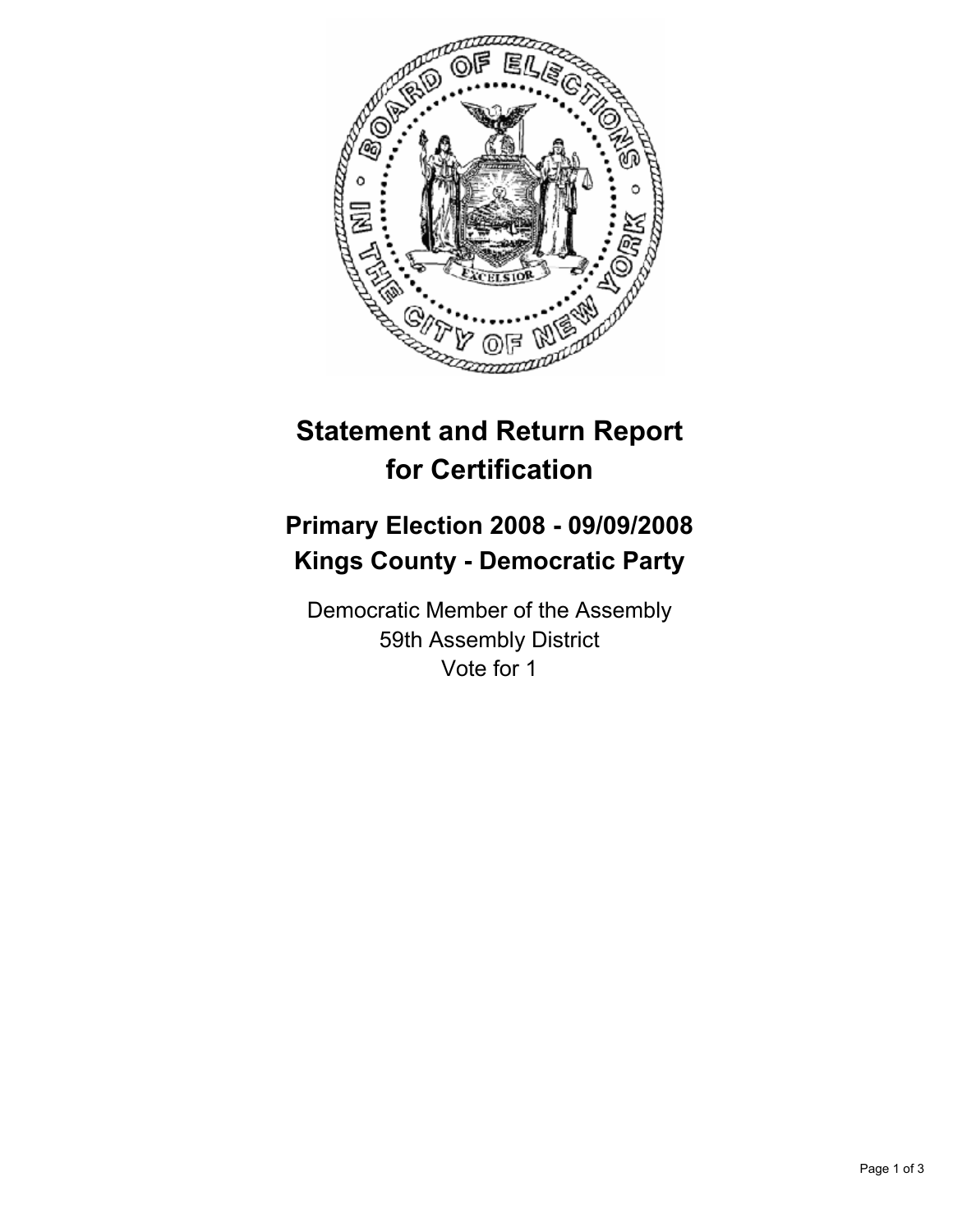

## **Assembly District 59**

| <b>EMERGENCY</b>            | 2     |
|-----------------------------|-------|
| ABSENTEE/MILITARY           | 130   |
| <b>AFFIDAVIT</b>            | 239   |
| <b>H R CLARKE</b>           | 910   |
| ALAN N MAISEL               | 3,262 |
| STEWART MILSTEIN (WRITE-IN) | ົ     |
| <b>Total Votes</b>          | 4,174 |